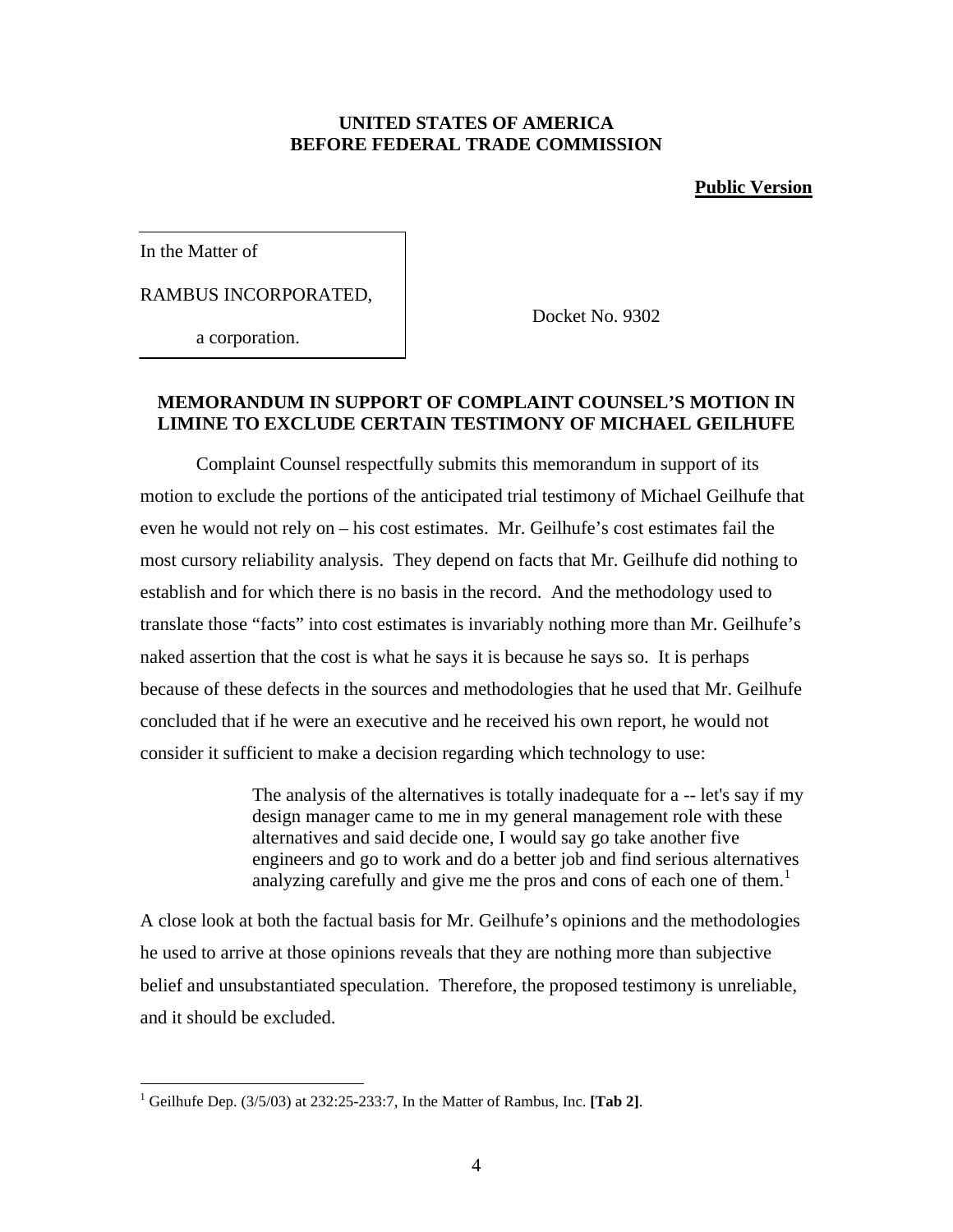#### **I. Background**

Because the basis for much of Mr. Geilhufe's opinions lies in his experience, the first part of this background is a discussion of that experience. The next section describes the factual bases and methodologies described by Mr. Geilhufe in his deposition as supporting the conclusions he has for the costs of replacing the Rambus claimed technologies with the alternatives proposed by Professor Jacob.

#### **A. Mr. Geilhufe's Experience**

Mr. Geilhufe's report lists his experience as "30 years of integrated circuit manufacturing experience."<sup>2</sup> However, a closer look at that experience reveals that he has little experience in the DRAM industry since the mid-1980s at the very latest, $3$  and no real DRAM manufacturing or design experience since that period. Mr. Geilhufe's last formal education in electrical engineering was in  $1967<sup>4</sup>$  After that he designed DRAMs and other memory products for Advanced Memory Systems, Inc., until  $1973$ <sup>5</sup>. At his deposition, Mr. Geilhufe testified that he "was involved with DRAM design issues" until the mid to late  $1980s$ ,  $6$  but his resume does not reflect any DRAM design experience in that time period.<sup>7</sup> In fact, none of the firms where Mr. Geilhufe worked between the early 1980s and 1999 even manufactured DRAM. $^8$  His DRAM-related experience during that period was restricted to the period between 1982 and 1988 when he was involved in

<sup>2</sup> Geilhufe Report at 10 **[Tab 1]**.

 $3$  Even Mr. Geilhufe describes the period when he was designing DRAMs as the "way-back-when time" frame." Geilhufe Dep. at*.* 40:7-8 **[Tab 2]**.

<sup>4</sup> Geilhufe Report at 1 **[Tab 1]**.

<sup>&</sup>lt;sup>5</sup> *Id.* Although his resume indicates that by 1973, Mr. Geilhufe was a Manager of Memory Development at Intel until 1977 and then a Manager of "Reliability Engineering" from then to 1979, *Id.,* at 23, Mr. Geilhufe stated that his last direct DRAM design experience was 1978. Geilhufe Dep. at 31:4-8 **[Tab 2]**.

 $<sup>6</sup>$  Id. at 31:4-19.</sup>

 $<sup>7</sup>$  Mr. Geilhufe's position between 1984 and 1987 was "GM and Director Components Contracting."</sup> Geilhufe Report at 22 **[Tab 1]**. His resume describes no DRAM design experience in that period but instead describes the position as follows: "Launched, developed and managed international contract semiconductor manufacturing business for low cost chip production and buffering of Intel's plant capacity." Id.

<sup>8</sup> Geilhufe Dep. at 31:23-33:5 **[Tab 2]**.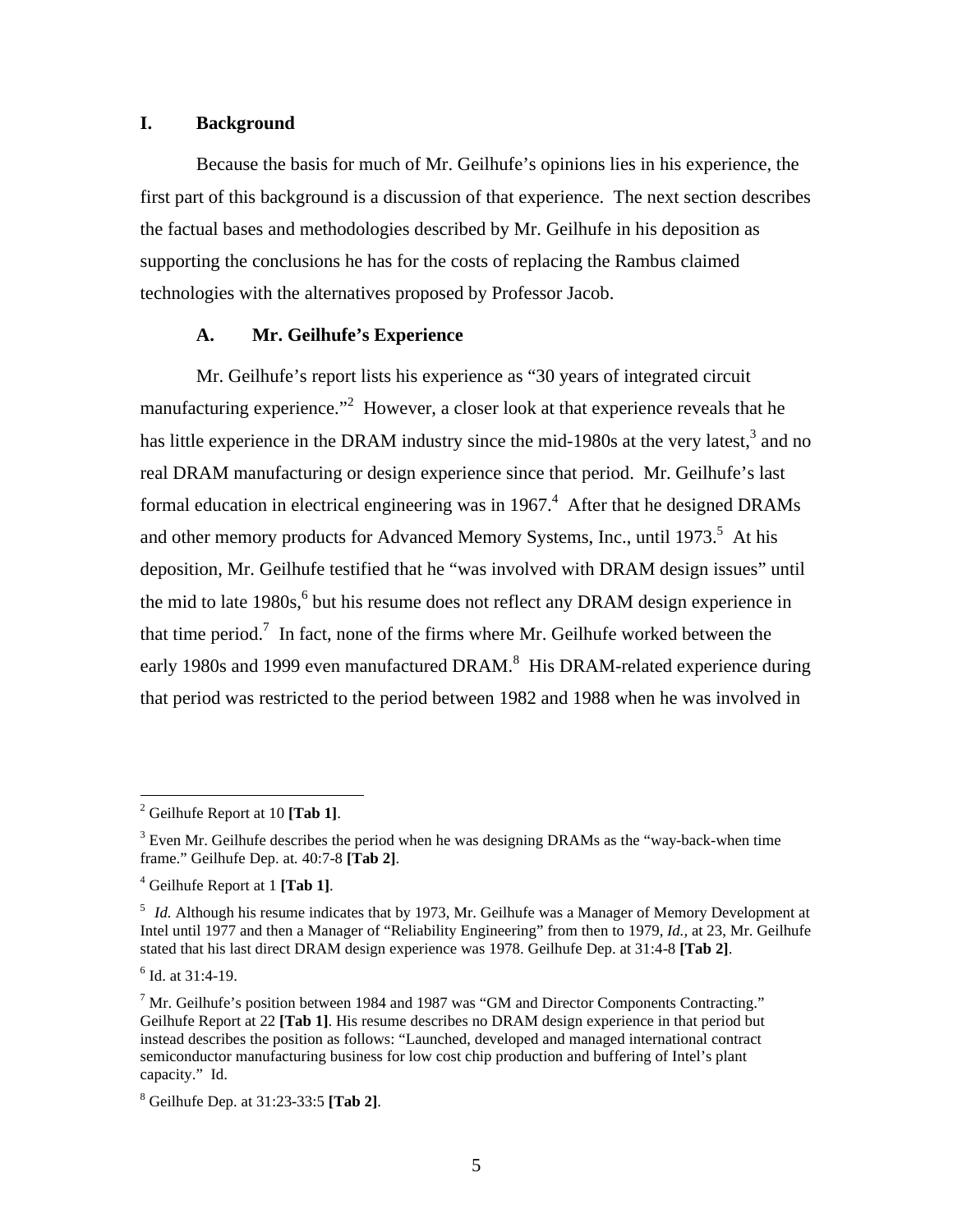implementing Intel's strategy to ensure the continued supply and availability of DRAM devices after Intel left the DRAM fabrication business in the early 1980s.<sup>9</sup>

From 1988 to 1999, Mr. Geilhufe worked at Information Storage Devices ("ISD").<sup>10</sup> ISD developed a non-volatile memory storage device for voice recorder related products.<sup>11</sup> During that time he had no design or manufacturing experience with DRAMs. The only experience he had of even marginal relevance to DRAM manufacture during that time was that he "was being kept appraised of the facility capabilities," of a Samsung semiconductor plant manufacturing ISD's non-DRAM products.<sup>12</sup> Finally, from 1999 to 2001, Mr. Geilhufe worked for the DRAM manufacturer Winbond, where he was "aware of the volume of DRAMS that were manufactured, the types of DRAMS that were manufactured, obviously the profitability of the – or lack thereof -- of the DRAM business."<sup>13</sup> However, he did not do any "specific work" relating to the costs involved in manufacturing DRAM at Winbond.<sup>14</sup>

#### **B. The Cost Elements**

The expert report filed by Mr. Geilhufe included a number of cost "elements" that Mr. Geilhufe determined to be relevant to the determination of the cost to manufacture a DRAM device containing an alternative feature proposed by Complaint Counsel's technical expert, Professor Bruce Jacob, rather than the feature currently in JEDECcompliant DRAM and claimed by Rambus.<sup>15</sup> None of the cost elements set forth in the

 $9 \text{°}$  So were these products [that you contracted for while at Intel] designed by Intel and then the design was transferred to Samsung or was Samsung the designer of these products? A Those particular products were Samsung-designed products. Q Okay. A Those particular DRAMs were Samsung-designed DRAMS." *Id.,* at 32:23-33:5.

<sup>10</sup> Geilhufe Report at 2 **[Tab 1]**.

<sup>11</sup> Geilhufe Dep. at 41:21-42:3 **[Tab 2]**.

<sup>12</sup> *Id.,* at 97:20-98:15.

<sup>13</sup> *Id.,* at 33:3-34:5.

<sup>14</sup> *Id.*

<sup>&</sup>lt;sup>15</sup> Geilhufe Report at 11-14 **[Tab 1]**. "Q ... What did you do to determine which cost elements you were going to model and which cost elements you were not going to model? A I used the same process that -- I don't know about cost analysts, but that a general manager of my experience would use in analyzing the cost of a product. By that I mean life cycle cost from conception all the way through consumption. And then I just went down those elements and I tried to identify which ones were relevant." Geilhufe Dep. at 76:24-77:9 **[Tab 2]**.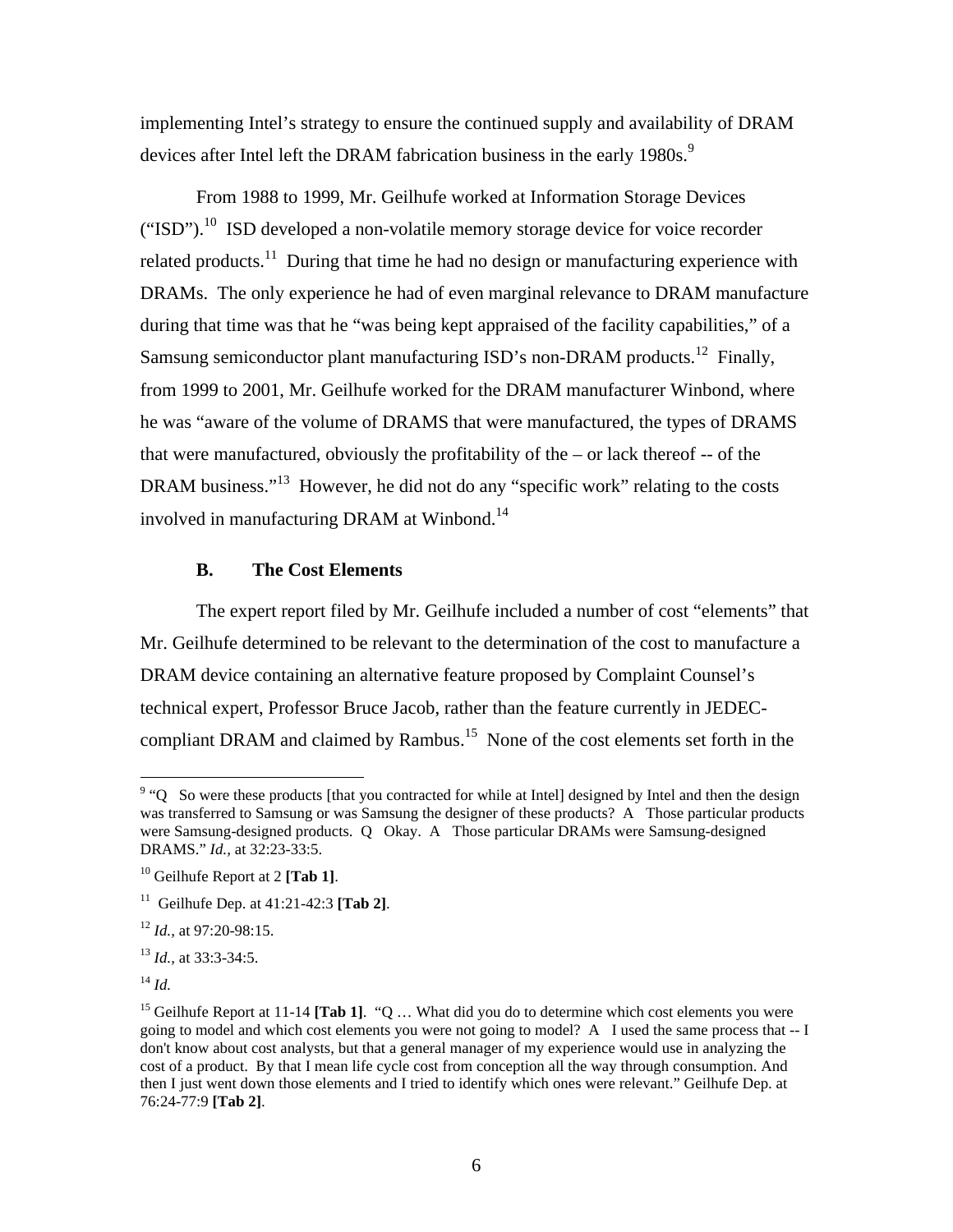report were described in the report and the report is silent on the methodologies used to determine the costs, other than a reference to Mr. Geilhufe's "years of integrated circuit manufacturing experience." Although Mr. Geilhufe apparently evaluates thirteen cost elements, nearly all of the costs per unit found by him relate to six elements. Those elements are: (1) wafer sort, (2) good die yield, (3) packaging, (4) Final test and good unit yield, (5) inventory, and (6) board complexity. Because most of the costs, and all of the variable costs determined by Mr. Geilhufe come under those elements, this motion will focus on those cost elements. The following section describes each cost element and identifies the information that Mr. Geilhufe testified was required to establish the cost of each element. Finally, each section identifies the methodology used by Mr. Geilhufe to gather the facts he deemed necessary to evaluate the cost element and the methodology he used to arrive at his opinion of the cost.

#### **1. Wafer Sort**

In this cost element, Mr. Geilhufe sought to evaluate the test costs experienced by DRAM manufacturers at a particular stage of the DRAM fabrication process.<sup>16</sup> For each effected alternative technology proposed by Professor Jacob, Mr. Geilhufe asserted additional test costs solely based on either an assumption or his "experience." For example, Mr. Geilhufe's evaluation of the cost of using fuses to set CAS latency under this cost element depends on Mr. Geilhufe's determination of how long it would take to blow the necessary fuses.<sup>17</sup> But he conducted no investigation of how long such an operation takes.<sup>18</sup> When asked how Complaint Counsel could verify the estimates arrived at by Mr. Geilhufe, he stated that Complaint Counsel should "go to – Infineon is

<sup>16</sup> *Id.,* at 88:22-89:22.

<sup>17</sup> *Id.,* at 131:2-22.

<sup>&</sup>lt;sup>18</sup> *Id.*, at 131:2-22 ("Q Did you do anything to determine how long it would take to burn these fuses? A No, I did not specifically analyze that."). This same lack of factual support permeates his analysis of all of the alternatives under this element. *See e.g., Id.,* at 100:22-25 (fixed CAS latency: "I assumed that by not having to test a piece of silicon for two different CAS latencies, that test time would be reduced somewhat. And that very likely could improve the cost somewhat"); *Id.,* at 134:5-19 (Scale CAS Latency with Clock: "Again, based on my experience, I estimated that there would be a slight increase in test time."); *Id.,* at 207:6-208:7 (Vernier Mechanism on Controller IC: "I made an assumption of approximately how much test time is required to test the DDL -- excuse me, the DLL as a percentage of the total test time. And from that point of view, I then concluded it's approximately two cents.").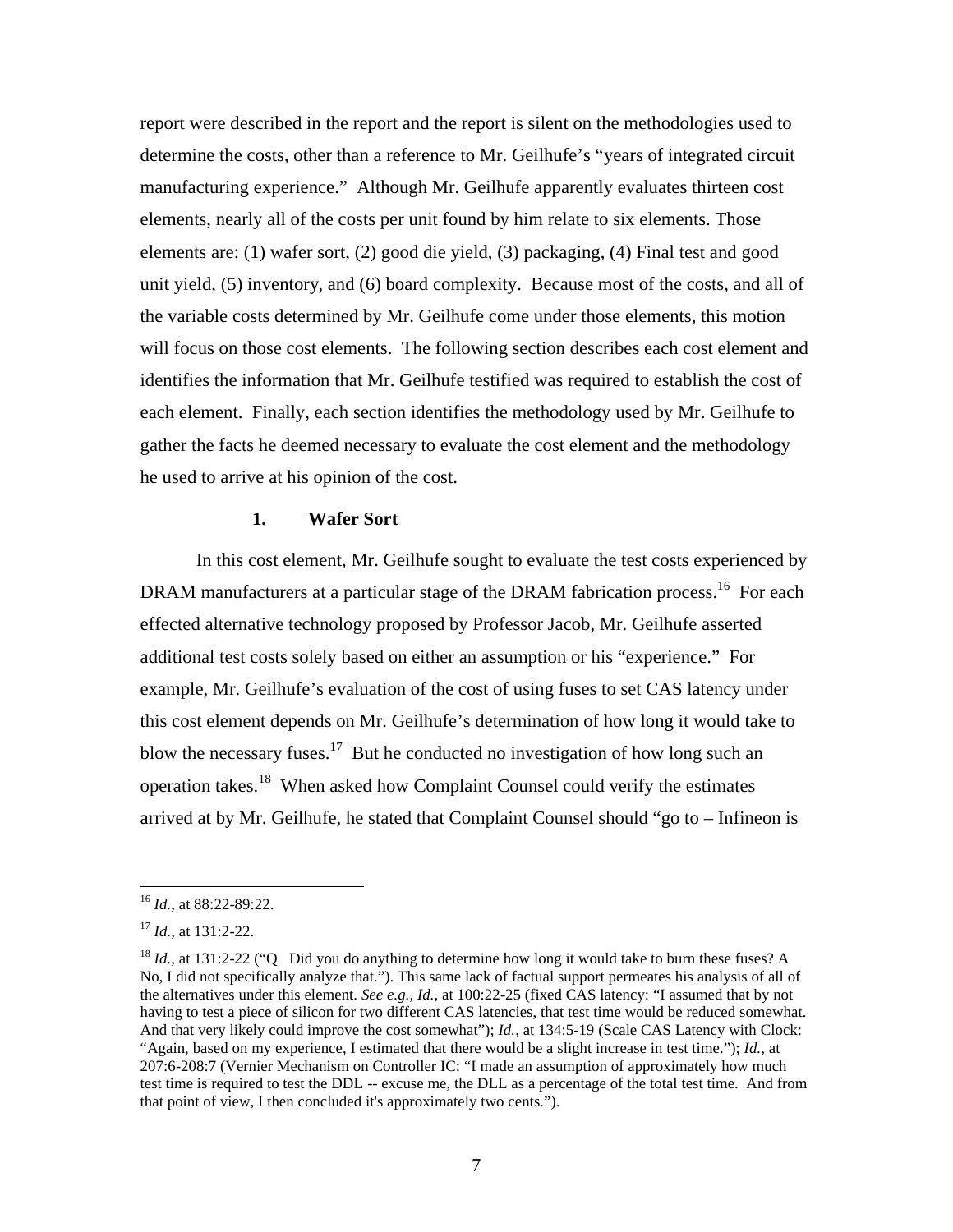one of the companies, go to the cost accounting system and get the number."<sup>19</sup> However, Mr. Geilhufe made it clear that he did not conduct such a survey.

- Q Did you do anything like that [talk to Infineon] to come up with this number?
- A Of course not. My numbers are based on my experience, my own manufacturing experience. I cannot speak for any of the other manufacturers. I can certainly speak for some of the international manufacturers because I have personal experience, which you recognize is confidential and I can't really tell you what the numbers are that exist in some of those factories. $2^{20}$

## **2. Good Die Yield**

This cost element relates to the effect of the alternative feature or technology on the number of good DRAM chips that can be taken from the wafer (the "yield").<sup>21</sup> The higher the number of chips that can be taken from a particular wafer, the lower the average cost of each chip taken from that wafer.<sup>22</sup> In order to justify his conclusions regarding the cost effect of this element, Mr. Geilhufe generally focused on the size of the control circuitry he believed was required to implement each alternative proposed by Professor Jacob. Mr. Geilhufe conducted no investigation to determine either the amount of circuitry that could be removed from the DRAM due to the replacement of existing technology, or the amount of circuitry that had to be added to implement the alternative. Rather, the methodology he used was to exclusively rely on his experience.<sup>23</sup> For example, Mr. Geilhufe's evaluation of the cost of replacing dual-edged clocking with Professor Jacob's alternative of interleaving on-chip memory banks depends on

<sup>19</sup> *Id.,* at 94:2-11.

<sup>20</sup> *Id.,* at 94:13-22.

<sup>21</sup> *Id.,* 103:13-17.

<sup>&</sup>lt;sup>22</sup> "So what I'm doing is I'm basing my good die yield analysis on the performance distribution and whether or not, for instance, the fixed CAS latency alternative specification will cut off part of the population that maybe physically functional but may not meet the specification, one, or, secondly, it may be physically defective." *Id.,* at 103:20-104:15.

<sup>23</sup> This same lack of factual support permeates his analysis of all of the alternatives under this element. *See e.g., Id.,* 198:17-20 (Asynchronous Toggle mode: "I made an estimate but, quite frankly, it was fairly difficult to estimate that accurately."); *Id.*, at 208:8-17 (Vernier Mechanism on Controller IC: "It's based on -- the DLL size itself is quite small, so it's not a die size issue. It's more a -- I lost my thought -- that's correct, it is based on my experience."); *Id.,* at 105:5-15 (Fixed CAS latency: "That estimate is based on - yes, it's based on my experience").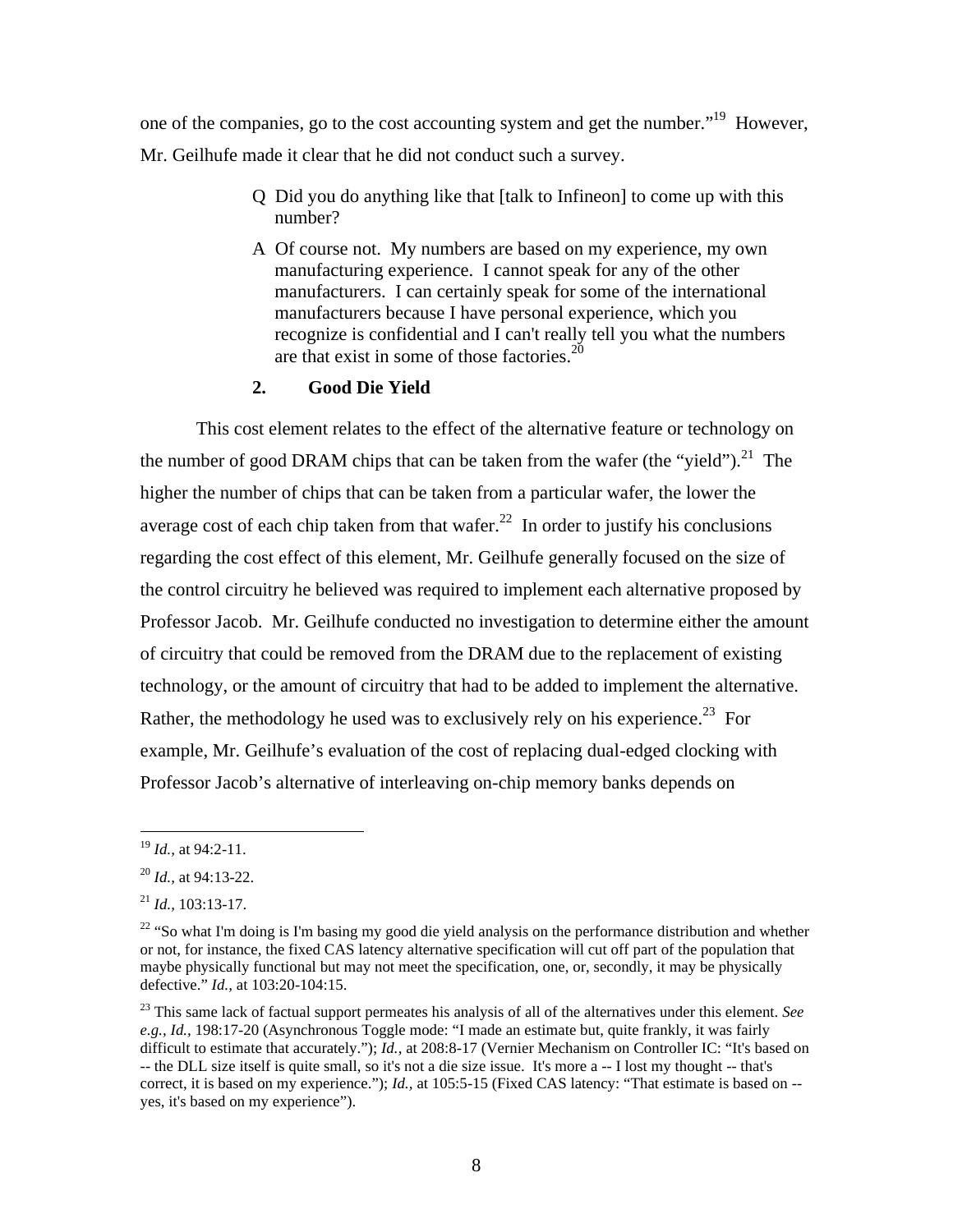comparing the amount of circuitry removed by eliminating dual-edged clocking with the amount of circuitry added by implementing the interleaving alternative.

- Q So you believe that the circuitry that would be added would be larger than [the circuitry being removed]?
- A Significantly larger than the decrease.
- Q What's that based on?
- A Again, my years of design experience.
- Q Did you look at a DDR product that is out there today to see what the size of the circuitry is that allows it to do dual edge clocking?
- A No, I did not.

\* \* \*

- Q Was there anything else you did to determine there would be more circuitry added than removed in this alternative?
- A I did not do clearly a detailed design. I simply estimated what the multiplexing circuitry would require.<sup>24</sup>

When asked how Complaint Counsel could verify the values he found, Mr. Geilhufe had no recommendations. "I can only give you based on my experience my estimates. You have to get your estimates where you see fit."<sup>25</sup>

## **3. Packaging**

Once it is determined by the DRAM manufacturer that the DRAM chip is "good," it is then packaged, which involves encapsulating the chip in a plastic package, which protects the chip from the environment.<sup>26</sup> The costs attributable to this element appear largely to result from the type of package used and the number of "pins" or connections required by the chip to accomplish its functions. As regards the number of pins used, Mr. Geilhufe's cost estimates appear to be based on his experience that each pin costs one cent per pin per DRAM chip.<sup>27</sup> The cost of the type of package used was determined by

<sup>24</sup> *Id.,* at 161:17-164:10.

<sup>25</sup> *Id.,* at 167:19-21.

<sup>26</sup> *Id.,* at 105:16-25.

<sup>27</sup> *Id.,* at 136:6-8.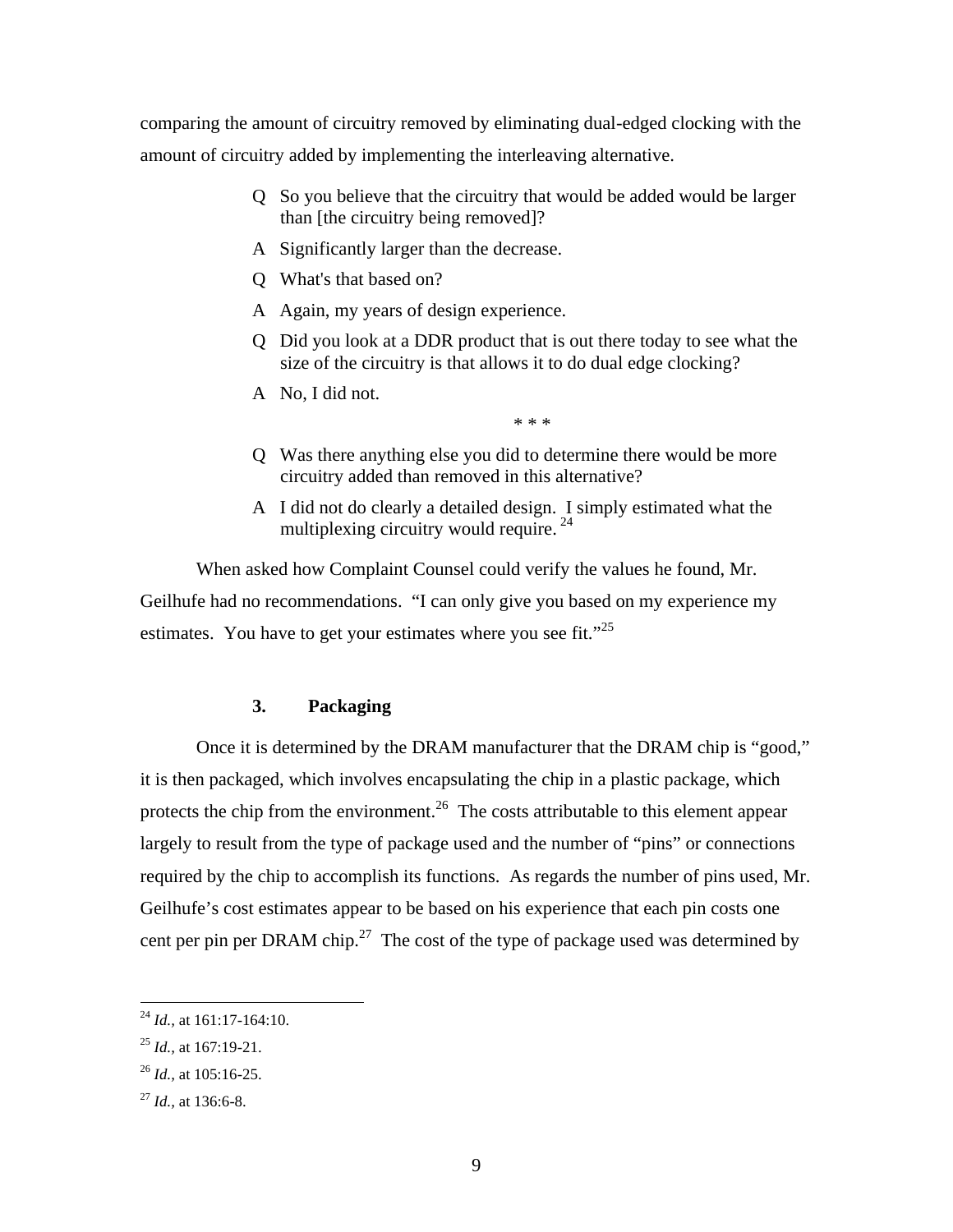Mr. Geilhufe on the basis of "confidential conversations" he has had in the past with firms that purchase from contract manufacturers.<sup>28</sup>

## **4. Final Test and Good Unit Yield**

This cost element is similar to the "wafer sort" and "good die yield" elements discussed earlier. However, while those elements related to the testing stage of DRAM production where the manufacturer is attempting to determine which DRAM chips should progress further into the production process, this element relates to the testing that is done after the DRAM chips are cut from the wafer and packaged.<sup>29</sup> The cost changes assigned by Mr. Geilhufe relating to this factor appear largely to stem from decreases in the number of DRAM chips that the DRAM manufacturer can sell.<sup>30</sup> For example, Mr. Geilhufe's determination of the additional cost of interleaving on-chip memory banks under this element depends on how much yield would decline due to Mr. Geilhufe's perceived need for "higher speed testing."<sup>31</sup> But Mr. Geilhufe did nothing either to establish that need or to establish how much it would cost other than to resort to his experience.<sup>32</sup> Once again, when asked how Complaint Counsel could verify his results, Mr. Geilhufe had no answer. "I think I can only speak from my own experience and you'll have to identify how to verify that experience."<sup>33</sup>

#### **5. Inventory**

The costs described in this element relate to the allegedly increased costs that are incurred by DRAM manufacturers due to increases in the number of varieties of DRAM

 $\overline{a}$ 

<sup>33</sup> *Id.,* at 189:11-12.

<sup>&</sup>lt;sup>28</sup> *Id.*, at 173:20-24 ("Q In addition to that confidential conversation or set of confidential conversations, what is the basis for this 25-cent number? A That is the basis, and my own experience in purchasing BGA packages in the past").

<sup>29</sup> *Id.,* at 106:1-17.

<sup>30</sup> *Id.,* at 106:18-107:5.

<sup>31</sup> *Id.,* at 164:23-165:11.

<sup>&</sup>lt;sup>32</sup> *Id.*, at 166:19-23 ("Q And what did you do to determine that the cost of that would be two cents per unit? A I used my experience as to what is a likely decrease in yield and what kind of effect that would have.") This same lack of factual support permeates his analysis of all of the alternatives under this element. *See e.g., Id.,* at 134:25-135:11 (Scale CAS latency with the clock); *Id.,* at 188:2-189:24 (Double Clock Frequency: "I believe I made the assumption that approximately a one percent reduction in yield would result because of the higher speed testing at final test.")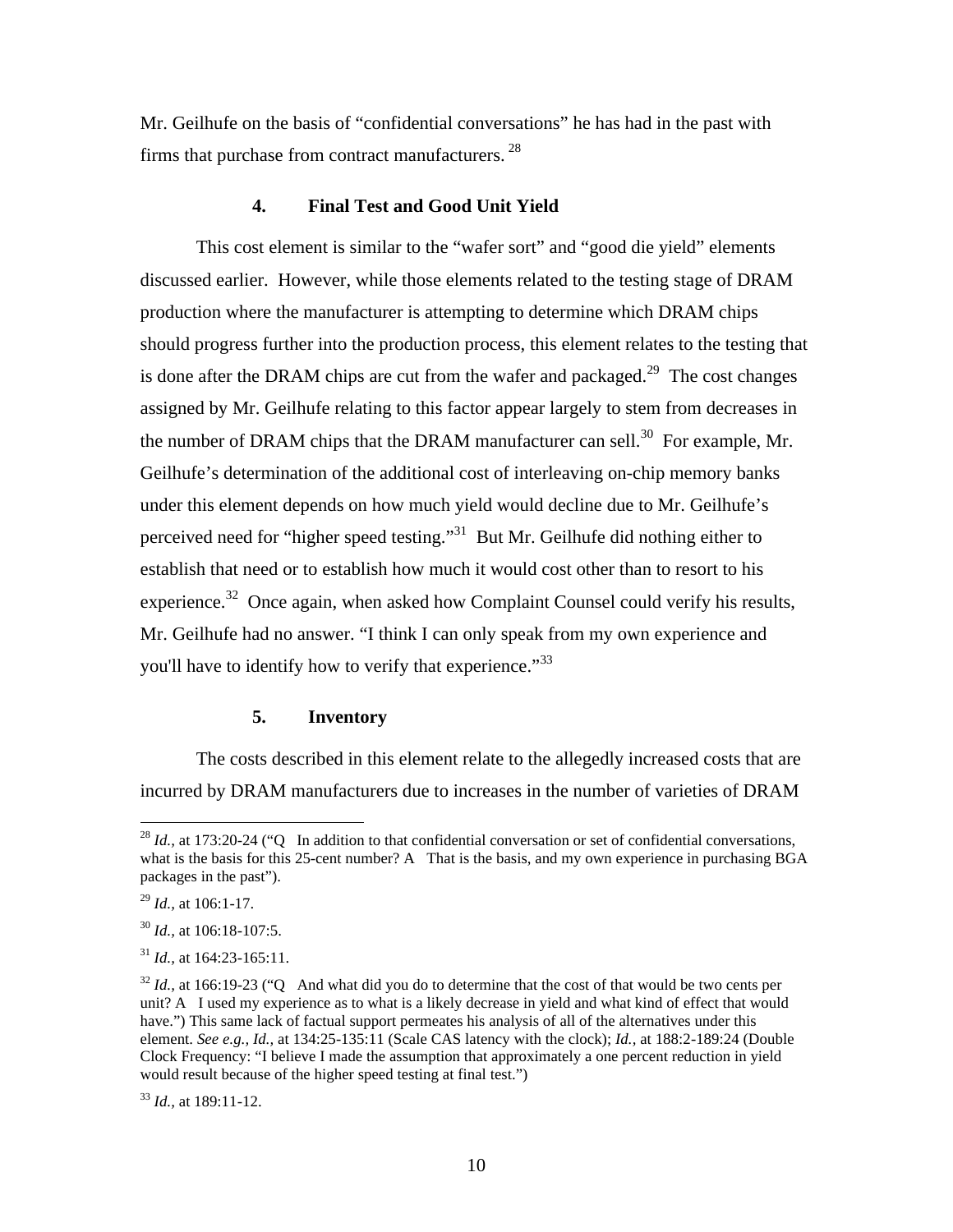chips that they make. According to Mr. Geilhufe these cost increases result from cost increases in each level of the DRAM industry's supply chain.<sup>34</sup> Increases in the number of varieties of DRAM produced by a DRAM manufacturer would increase its costs because it would increase the complexity of the manufacturing process to produce a number of different types of chips rather than one type of chip.<sup>35</sup> In addition, Mr. Geilhufe asserted that other firms in the DRAM supply chain would experience increased costs due to increases in the number of varieties of DRAM chip and the increased risk that the DRAM customer, for example, would not have the varieties of DRAM that the market demanded.<sup>36</sup> But as with each of the other cost changes determined by Mr. Geilhufe the basis for the specific impact of the costs was not an investigation of the impact of such a variety of output on inventory costs, but simply his generalized experience in the industry.<sup>37</sup>

#### **6. Board Complexity**

This cost element relates to the increases in cost that Mr. Geilhufe projects based on changes to the DIMM that either Mr. Geilhufe believes is required to implement one of Professor Jacob's alternatives, or that Professor Jacob believes is required for the same purpose.<sup>38</sup> The cost increase results from the requirement of a new and, according to Mr. Geilhufe, more expensive component such as an on-DIMM clock or a connector. In each case, the cost estimate provided by Mr. Geilhufe was the result of a type of survey he made of either suppliers or manufacturers of the new component. However, Mr. Geilhufe could not identify either the part number of the component<sup>39</sup> or, in most cases,

 $\overline{a}$ 

 $37$  *Id.*, at 110:16-19 ("That was an estimate that I had  $-$  it's just based on my experience.")

<sup>34</sup> *Id.,* at 107:8-109:20.

<sup>35</sup> *Id.*

<sup>36</sup> *Id.*

<sup>&</sup>lt;sup>38</sup> The DIMM or "dual in-line memory module" is the circuit board that the DRAM chips are generally connected to prior to the incorporation of the DRAM into a PC. When a consumer buys a DRAM upgrade for his computer, the upgrade comes in the form of a DIMM or a SIMM ("single in-line memory module"). DIMMs and SIMMs are attached to motherboards by connectors.

<sup>&</sup>lt;sup>39</sup> See e.g., 182:10-12 (Connectors: "O Okay. And you don't remember what that part number is? A I do not.).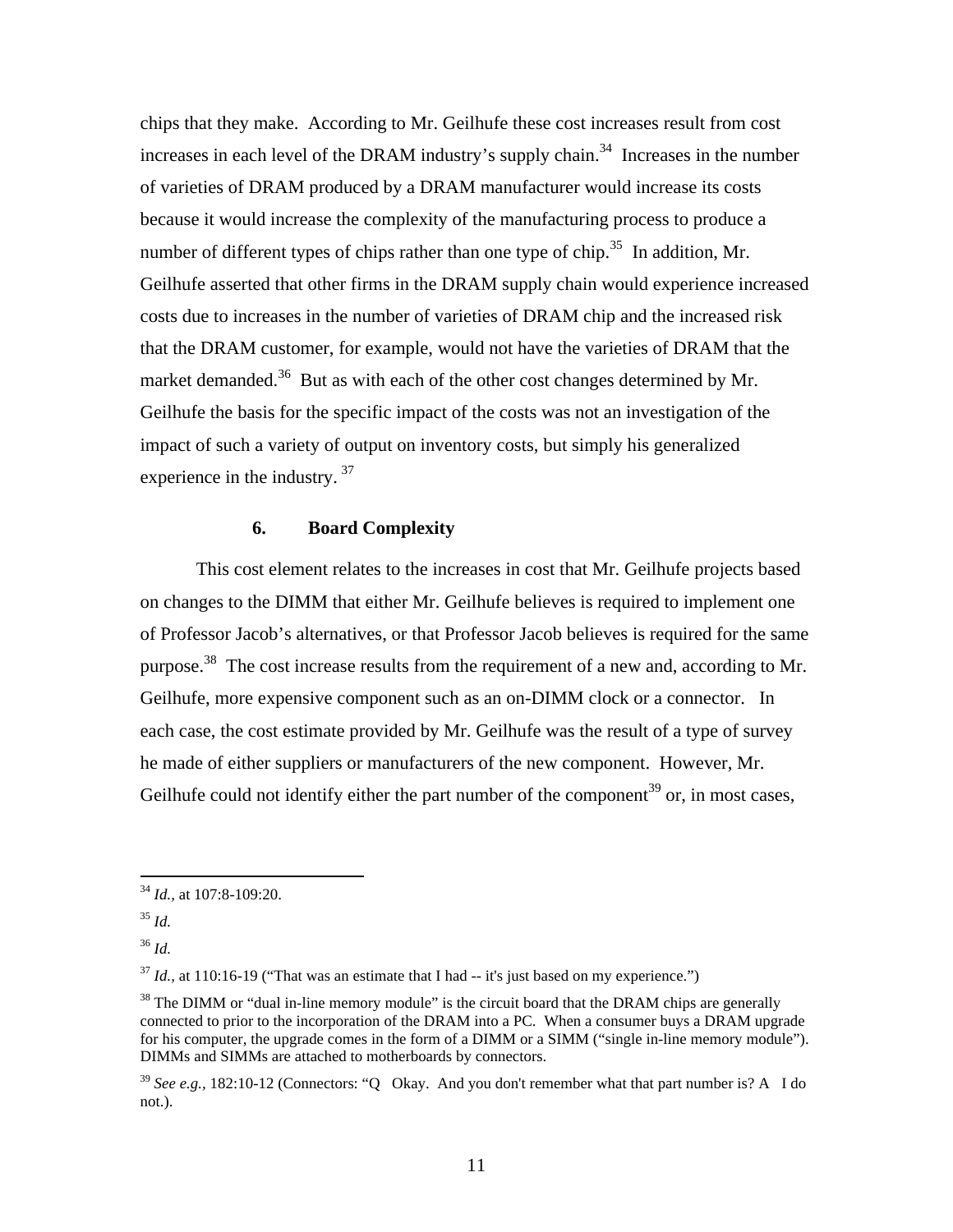even the manufacturer<sup>40</sup> of the component. While Mr. Geilhufe apparently called a few suppliers to determine the costs of some of the components, he could not remember the names of any of the supplier representatives.<sup>41</sup> Nor did Mr. Geilhufe ever receive written quotes for the components he estimates.<sup>42</sup>

#### **II. Discussion**

 $\overline{a}$ 

Rambus has proffered Mr. Geilhufe to testify regarding what he believes to be additional costs that would result from using the technologies proposed by Complaint Counsel's technical expert, Professor Bruce Jacob. Mr. Geilhufe's report appears to describe the additional costs of the DRAM devices to, at times, within less than a penny per DRAM device. But it describes neither Mr. Geilhufe's methodology, nor his sources of facts other than to note that the estimates are "based on my 30 years of integrated circuit manufacturing experience." At his deposition, it became clear that there were a few other sources of information relied upon by Mr. Geilhufe, but that none are themselves reliable. For each cost estimate, Mr. Geilhufe arrived at facts in an entirely subjective manner that could not be duplicated or verified in any way by Complaint Counsel. As described below, Mr. Geilhufe's principal source of information, his generalized experience in the industry, amounts to nothing more than *ipse dixit,* with no detail that would allow others to determine how he concluded that a particular fact was true. Mr. Geilhufe's other sources of facts were marred by his inability or unwillingness to provide information to allow Complaint Counsel to verify the facts that he found.

<sup>40</sup> *See e.g.,* 177:20-21 (Connectors: "Q Which manufacturers did you look at? A I don't recall."); 195:25- 196:2 (On DIMM clock: "Q Who did you receive quotes from? A I believe it was Cypress Semiconductor. I don't remember the other one."); 211:14-17 (On DIMM DLL: "Q What is that number based on? A That is based on ASP quotes. And I need to refresh my memory. I do not recall right now where that -- which manufacturer supplied that.")

<sup>&</sup>lt;sup>41</sup> See e.g., 181:7-23 (Connectors: "Q Do you remember the company that you spoke to, the distributor that you spoke to? A I want to say Arrow but I don't recall exactly. Q Could you spell that, please? A Arrow, A-r-r-o-w. Q Okay. And the person -- it's just Arrow, that's the whole name of the company? A Yes. It's a distributor by that name. Q Arrow, Inc? A Yes. Q And the person that you spoke to at Arrow, Inc? A I don't recall. First name, Hi, I'm Joe. Q That being an example, not actually his name; correct? A Exactly, for example."); 196:9-12 (On-DIMM Clock: "Q And how did you identify that sales representative? I'm sorry, we'll start with what's that sale's representative's name? A I don't know.").

<sup>&</sup>lt;sup>42</sup> See e.g., 196:3-8 (On-DIMM Clock: "Q When you say you received quotes, did they send you a letter or did you -- A No, I reviewed the specifications, looked at their price list and then had a conversation with their sales representative as to what the volume discounts would be."); 212:10-14 (On-DIMM DLL: "Q This quote that you received regarding the on-DIMM DLL cost -- A Yes. Q -- how did you receive this quote? A It was by phone I'm sure.").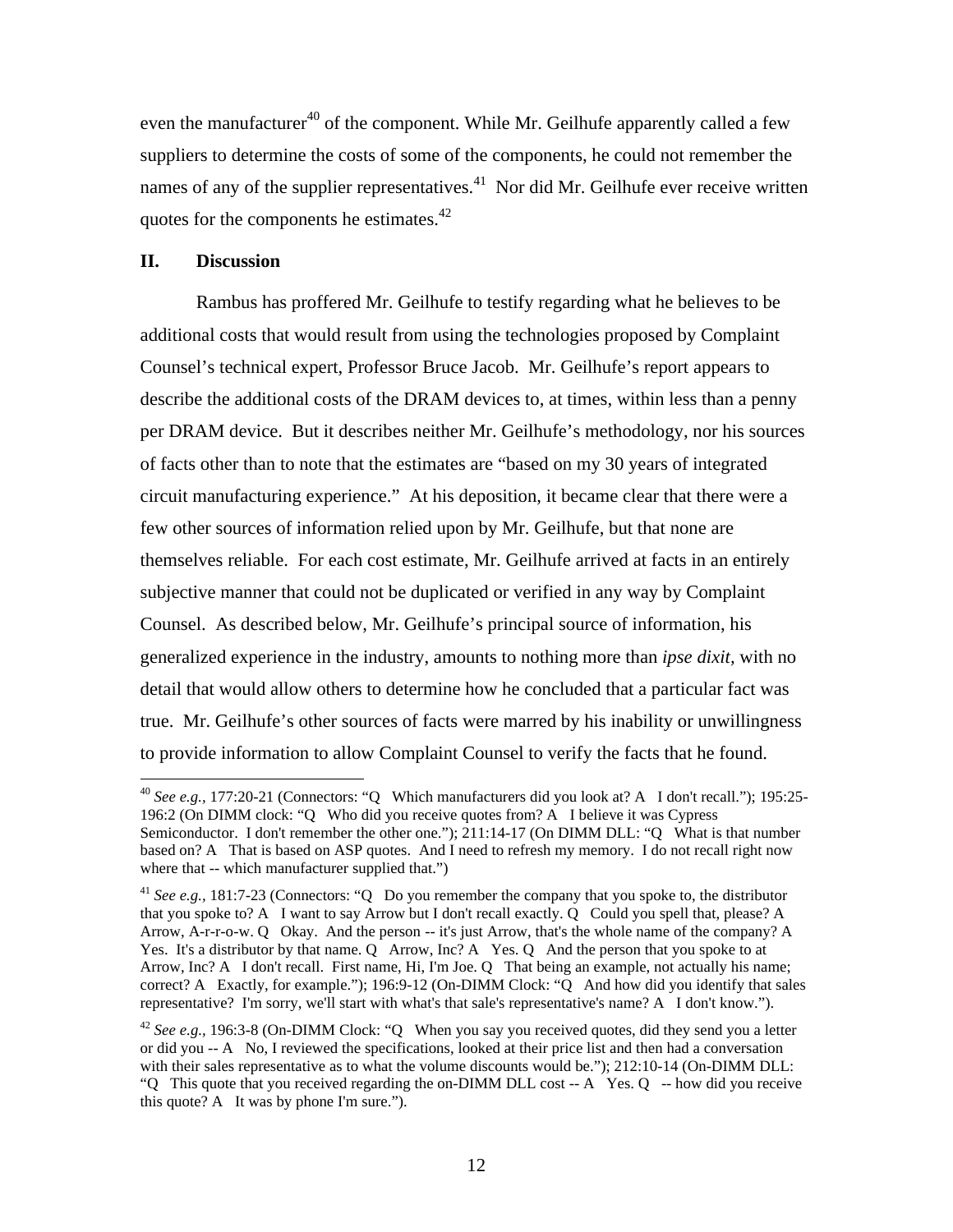Nor do Mr. Geilhufe's opinions rest on any reliable principle or method. In fact, the main method used by Mr. Geilhufe to analyze the facts is the same method he uses to obtain the facts, his resort to experience. The methodology he used to calculate his costs from the "facts" thus mirrors the way he found the facts: the costs are what he says they are because his experience tells him so. This thoroughly opaque approach is indistinguishable from a simple bottom line conclusion and makes it impossible to determine where his determinations of fact end and his applications of methodology begin. That method also makes it impossible to discern precisely what he did to determine what the costs were as that methodology provides no guidance to allow his results to be checked. Finally, the *ad hoc* nature of Mr. Geilhufe's opinions is reflected in what he claims to be the margin of error for those opinions: despite the distinctly different methodologies used to determine the costs of using the different technologies, Mr. Geilhufe concluded at his deposition that the margin of error for each was  $25\%$ .<sup>43</sup>

His reliance on experience in this case is insufficient for yet another reason: nowhere in his report and, despite repeated questions regarding the bases for his opinions at deposition, at no point in his deposition, has Mr. Geilhufe even attempted to show how his experience leads to the conclusions reached or why that experience is a sufficient basis for the conclusions. This is particularly important here as most of Mr. Geilhufe's DRAM–related experience is more than two decades old.<sup>44</sup> Even though Mr. Geilhufe has not manufactured or designed a DRAM in many years, he claims to know, solely on the basis of that experience, the size of circuitry on DDR SDRAMs (which he never manufactured or designed himself), the testing time for SDRAM and DDR SDRAM (neither of which he has designed or manufactured) and other facts necessary for his conclusions. But Mr. Geilhufe has made no attempt to explain the tenuous connection between his experience, which apparently ended in the 1980s, and the facts he claims to draw from that experience.

<sup>&</sup>lt;sup>43</sup> Each estimate in Mr. Geilhufe's tables is proceeded by a "~" symbol, apparently as an indication that the number is approximate. Geilhufe Report at 11-14 **[Tab 1]**. Although not mentioned anywhere in his report, Mr. Geilhufe later emphasized in his deposition that his model "is exactly that, it's a model that's based on my experience and I need to make sure you understand that all numbers are approximate based on my experience in the industry." Geilhufe Dep. at 90:15-18 **[Tab 2]**.

<sup>44</sup> *See Section I. A .*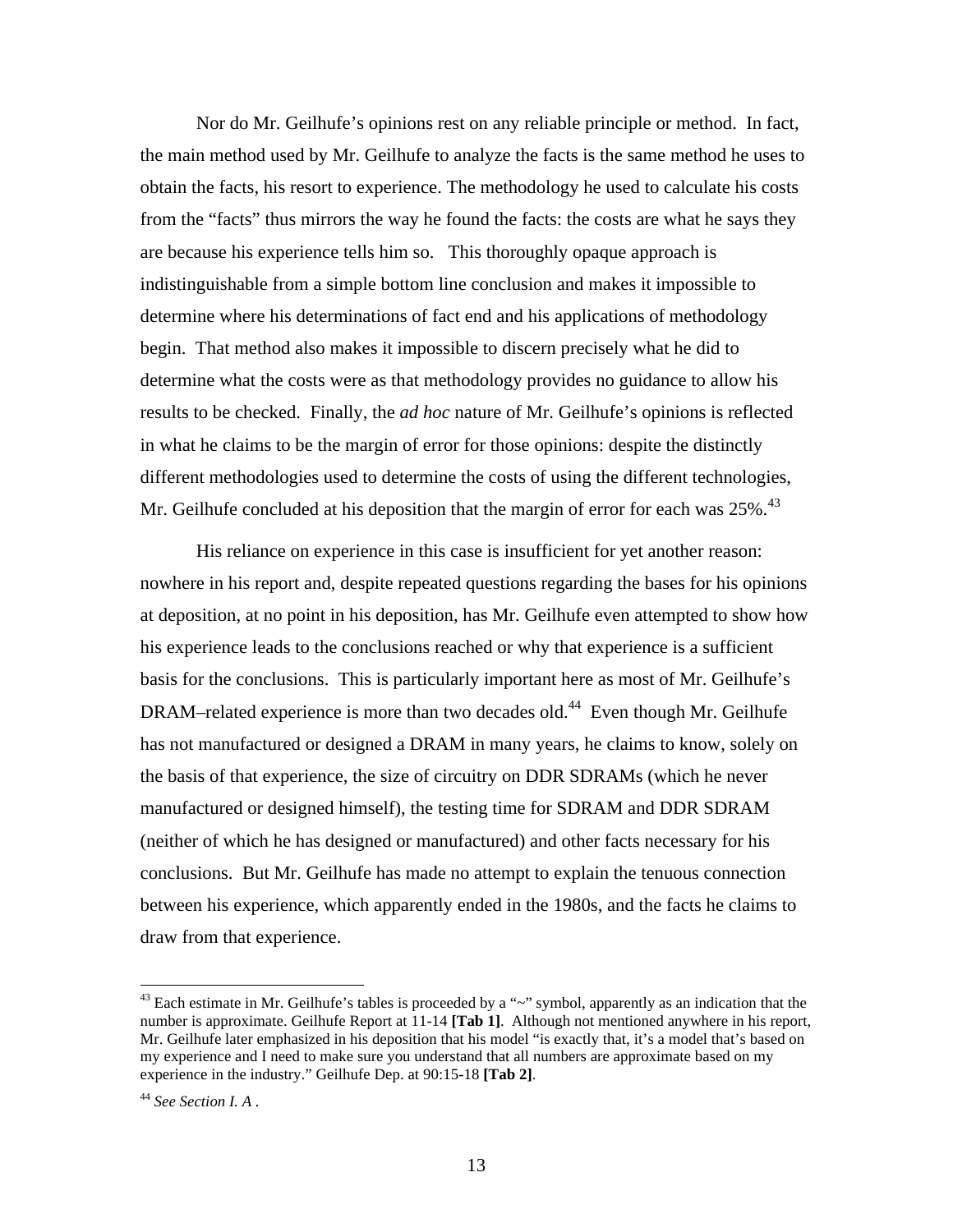The admissibility of expert testimony is governed by Commission Rule 3.43(b).<sup>45</sup> Under the rule, "irrelevant, immaterial, and unreliable evidence shall be excluded."<sup>46</sup> The Federal Rules of Evidence provide a framework for analyzing the reliability of expert testimony. Therefore, Rule 702 of the Federal Rules of Evidence, amended in 2000, provides an instructive starting point for analysis.

> If scientific, technical, or other specialized knowledge will assist the trier of fact to understand the evidence or to determine a fact in issue, a witness qualified as an expert by knowledge, skill, experience, training, or education, may testify thereto in the form of an opinion or otherwise, if (1) the testimony is based upon sufficient facts or data, (2) the testimony is the product of reliable principles and methods, and (3) the witness has applied the principles and methods reliably to the facts of the case.

Rule 702 was amended in 2000 primarily in response to a pair of Supreme Court cases. *F.R. Evid. 702*, Comment, 2000 Amendments. Those cases, *Kumho Tire v. Carmichael,*  526 U.S. 137, 119 S.Ct. 1167 (1999) and *Daubert v. Merrell Dow Pharmaceuticals,* 509 U.S. 579, 113 S.Ct. 2786 (1993) established that the general acceptance test for the admission of scientific and technical evidence was no longer the sole determinant for the admission of such evidence and that to be admitted, such evidence had to be reliable and relevant. A primary focus of the cases since *Daubert* has been that "unverified statements that [are] unsupported by any scientific method… [provide] no basis for relaxing the usual first-hand knowledge requirement of the Federal Rules of Evidence…." *Rogers v. Ford Motor Co.,* 952 F.Supp 606, 615 (N.D. Indiana 1997) (expert testimony that offers nothing more than a bottom line conclusion is excluded).

In order for an expert's opinion to be reliable, it must be based on sufficient facts or data. *See Elcock v. Kmart Corp.,* 233 F.3d 734 (3rd Cir. 2000) (expert economist excluded because model relied on assumptions "wholly without foundation in the record); *Coffey v. Dowley Manufacturing, Inc.,* 187 F.Supp.2d 958 (M.D. Tenn 2002) (expert opinion is rejected in part because it is based on "guestimations"). The expert's opinion must provide some basis on which to examine the reliability of the report. *See* 

 $45$  16 CFR § 3.43(b)(1).

<sup>46</sup> *Id.* (evidence may be excluded even if relevant, material, and reliable because of considerations of "undue delay, waste of time or needless presentation of cumulative evidence.")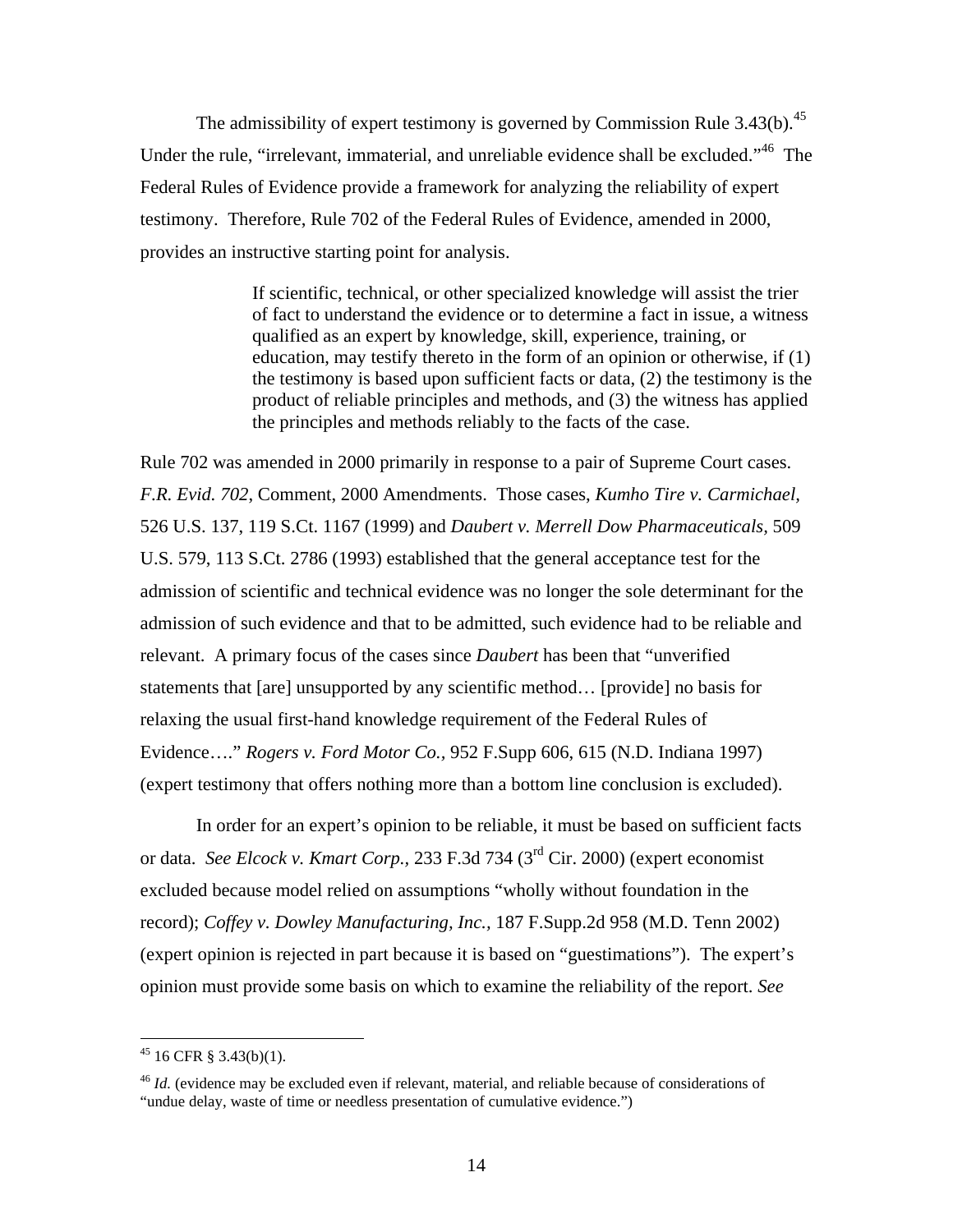*Donnelly v. Ford Motor Co.,* 80 F.Supp.2d 45, 50 (E.D.N.Y. 1999) ("Without some explanation of the data, studies or reasoning [an expert] employed, his conclusion is simply inadmissible *ipse dixit*"). An assertion of an expert's qualifications, conclusions and an assurance of reliability is not enough to allow a court to consider an expert's proffered opinion to be reliable. *See Daubert v. Merrill Dow Pharmaceuticals Inc.,* 43 F.3d 1311, 1319 ( $9<sup>th</sup>$  Cir. 1995) (on remand).

In deciding whether to admit expert testimony, the court's foremost objective must be to rule out "subjective belief or unsupported speculation." *O'Conner v. Commonwealth Edison Co.,* 13 F.3d 1090, 1106 (7th Cir), *cert. denied,* 512 U.S. 1222 (1994). An expert witness may rely on his experience as the basis for his testimony. *F.R. Evid. 702*, Comment, 2000 Amendments. However, if the expert is relying solely or primarily on experience, "then he must explain how that experience leads to the conclusion reached, why that experience is a sufficient basis for the opinion and how that experience is reasonably applied to the facts." *Id.; Nemir v. Mitsubishi Motors Corp.,* 200 F.Supp.2d 770, 774 (E.D. MI 2002). "The more subjective and controversial the expert's inquiry, the more likely the testimony should be excluded as unreliable." *Nemir v. Mitsubishi Motors Corp.,* 200 F.Supp.2d at 774*.*

An expert is required to employ "in the courtroom the same level of intellectual rigor that characterizes the practice of an expert in the relevant field," *Kumho Tire,* 526 U.S. at 152, 119 S.Ct. at 1176. In this respect, the insufficient and unreliable nature of the investigation and analysis Mr. Geilhufe performed was obvious to even Mr. Geilhufe. In particular, he made it clear in response to questioning from his own attorney that the analysis he did for this case was neither as thorough nor as detailed as the work he did or expected to see when he was involved in semiconductor manufacturing outside of the courtroom.

- Q So if I understand your answer, your experience in making these cost estimates really does extend to pretty much all the categories of cost that are addressed in the tables in your report?
- A The answer is it extends beyond what's in the table. *The Intel-required analyses were more thorough, more detailed. At ISD our analyses*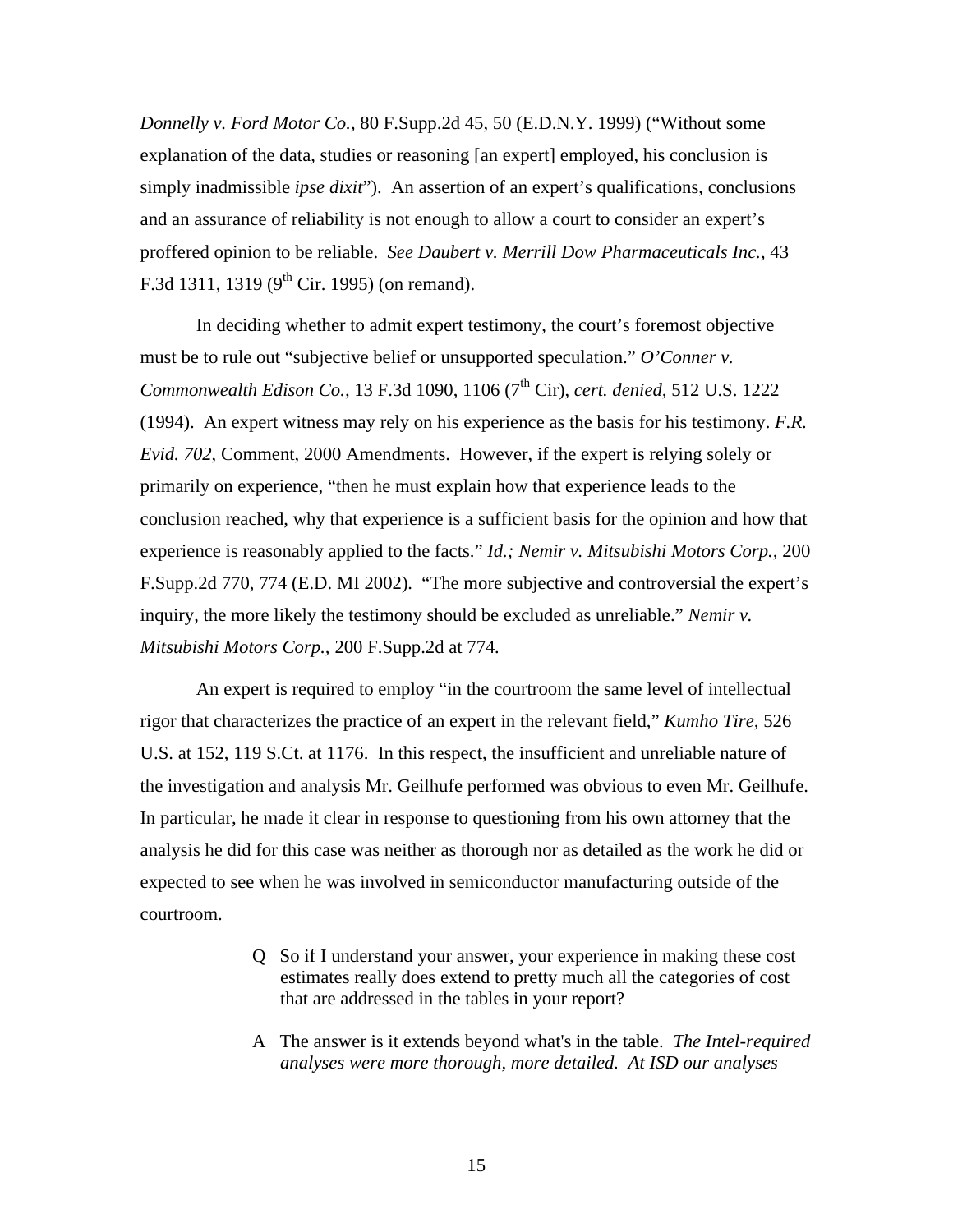### *were considerably more thorough because we were using outside contract manufacturers.*<sup>47</sup>

It is easy to understand why Mr. Geilhufe would not rely on his own conclusions. The complete absence of objective facts or data in Mr. Geilhufe's report hardly satisfies the requirement of Rule 702 that each opinion be based on "sufficient facts or data." Instead, Mr. Geilhufe invariably proceeds from a *theory* of potential cost impact directly to the impact itself with no intrusion of objective fact to establish that cost impact. Mr. Geilhufe begins his analysis of the cost of each alternative technology by breaking down the costs of a DRAM into its constituent elements. Then, as described above, for each element, he posits a theory that could presumably lead to a conclusion that the element is either more or less expensive than before, because of the incorporation of the alternative technology. But in each case, that theory fails to lead, by itself, to the conclusion that the cost effect of the alternative is as he contends. Because he conducted little or no investigation and because his experience is so remote in time from any active participation in resolving these issues in the real world, Mr. Geilhufe cannot rely on specific facts and must resort to his "experience" in order to move from his theory to an asserted cost effect. Geilhufe's opinions fail to satisfy the requirements of either Rule 702 or the Commission's rules because in the end they are based not on any facts, but irretrievably on subjective belief and unsupported speculation.

For example, in describing the good die yield, one of Mr. Geilhufe's technical justifications for changes in cost was that the alternative technology would increase the size of the control circuitry on each DRAM.<sup>48</sup> That increase in control circuitry would either increase the size of the DRAM itself so that fewer could fit on each wafer, or it would increase the probability that a chip could suffer from a defect that could not be repaired. In either case, the increase in control circuitry that Mr. Geilhufe envisioned would decrease the yield of DRAM manufacturers, thus increasing the cost.<sup>49</sup> But Mr. Geilhufe provided no justification for his conclusion that the amount of control circuitry would increase. He agreed that since the technology was replacing the existing

<sup>47</sup> Geilhufe Dep. at 235:6-15 **[Tab 2]** (emphasis added).

<sup>48</sup>*Id.,* at 161:8-163:2.

<sup>49</sup> *Id.*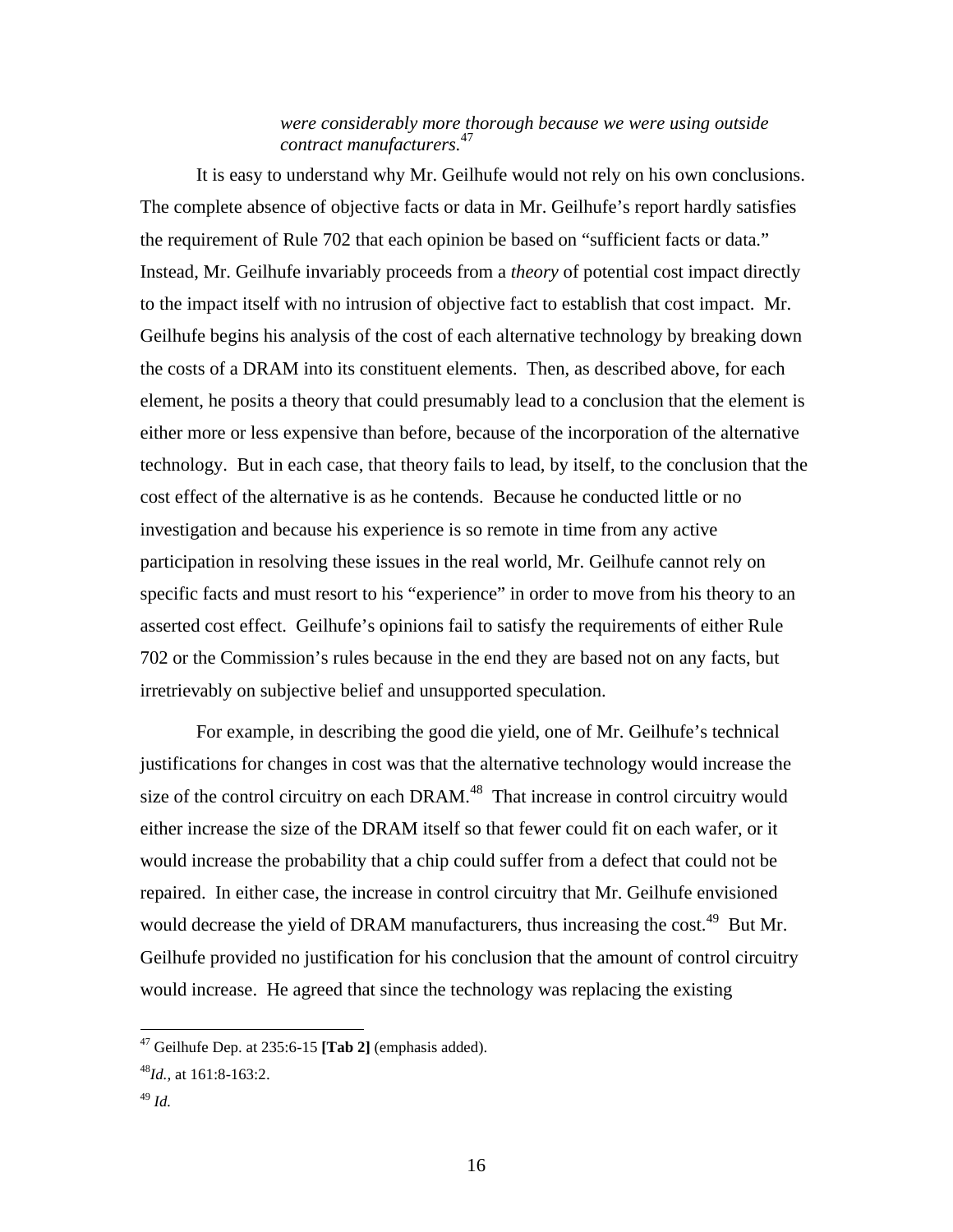technology, some control circuitry would be removed, but he characterized the removed circuitry as "slight," providing no evidence to support that conclusion.<sup>50</sup> He did not evaluate current DDR SDRAM designs to determine the size of the circuitry being removed, and he did not do a "detailed design" that would allow him to make a determination of the size of the circuitry being added.<sup>51</sup> In addition, once he concluded that the alternative would lead to an increase in the size of the control circuitry, he was forced to make yet another factual leap in order to determine the cost effect of that presumed increase in size:

- Q What did you do to determine what the increase in cost would be due to the size, the increase in size of the control circuitry?
- A I recognize that the control circuitry is a relatively small portion of the overall die area. I recognized that the control circuitry -- any failures in the control circuitry have a higher impact on yields than failures in the rest of the die. And based on those analyses, I concluded that the cost increase is approximately the three cents.
- Q Where did the three cents come from is what I'm trying to understand.
- A I assumed a reduction of somewhat less than a percent in yield on this product.
- Q What was that assumption based on?
- A The elements I just described.
- Q DRAM experience, experience in the industry?
- A Yes.
- Q No other basis besides your experience in the industry?
- A That's correct.<sup>52</sup>

This is similar to the leap Mr. Geilhufe made in determining that certain alternatives would lead to increased testing costs. Mr. Geilhufe came to the conclusion that certain changes would change test time "somewhat," <sup>53</sup> but that conclusion was not enough to allow him to make a determination of the effect of the element on the cost of the alternative. In order to come to a conclusion on the cost effect of this "increase" in

<sup>51</sup> *Id.*

<sup>50</sup> *Id.,* at 161:17-163:2.

<sup>52</sup> *Id.,* at 163:15-164:10.

<sup>53</sup> *Id.,* at 100:22-25.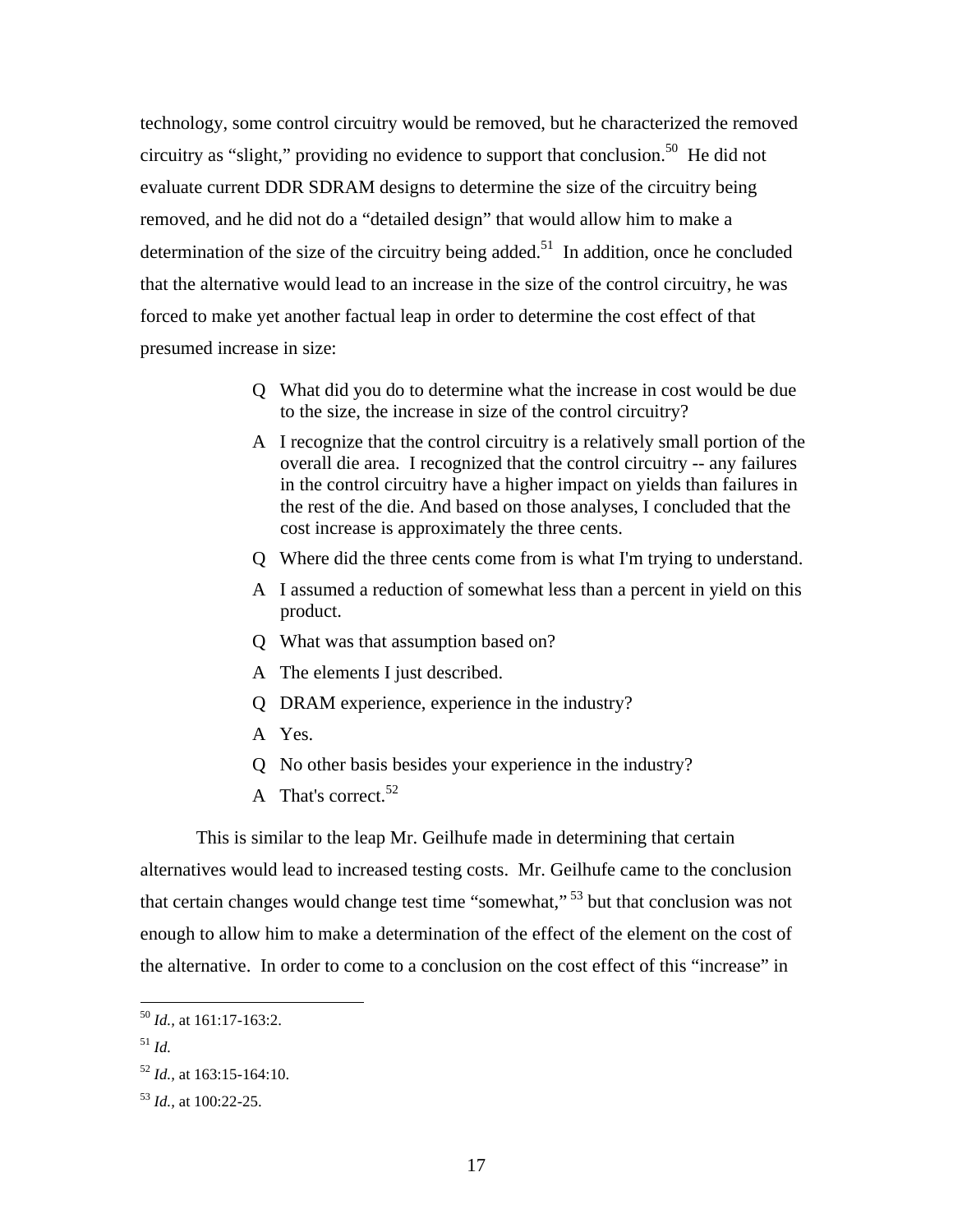test time, Mr. Geilhufe invariably resorted once again to his generalized experience with no investigation or other factual basis whatever:

- Q Now, returning to programming CAS latency with fuses, for the wafer sort cost element for programming CAS latency with fuses, you asserted that it would increase test time and so you added one cent, approximately one cent per unit. Why did you do this?
- A It takes time to blow a fuse and to verify that the fuse is open and remains open. I assume it would cost slightly more to blow the fuses and then test the parts.
- Q So the increased amount of test time was based on your assumption about how much longer it would take to blow the fuses?
- A Generally speaking, yes.
- Q Did you do anything to determine how long it would take to burn these fuses?
- A No, I did not specifically analyze that.
- Q Was the time that you assume based on your experience?
- A Yes.
- Q Was it based on anything else?
- A No.  $54$

 $\overline{a}$ 

In other cases, even Mr. Geilhufe apparently felt that his experience was insufficient to determine the cost of the alternatives, so he conducted a survey of the relevant costs.<sup>55</sup> For example, Mr. Geilhufe opines that Professor Jacob's double clock frequency alternative requires an "on-DIMM clock" to work properly. That conclusion does not allow Mr. Geilhufe to determine the cost of the alternative as he needs to know the cost of such a component. Consequently, he conducted a survey to determine the cost of the component. However, Mr. Geilhufe is unable to provide *any* supporting documentation or details regarding his findings relating to the cost of the component other than the assertions that he conducted such a survey and that he was told the price of

<sup>&</sup>lt;sup>54</sup> *Id.*, at 131:2-22. Mr. Geilhufe's analysis of inventory costs is an excellent example of this as well as there is no factual basis for his conclusions that the cost will even increase, yet he is able to determine the amount of the increase down to the fraction of a penny per DRAM chip. ("Q What was the basis for the numbers that you put in the table? A That was an estimate that I had -- it's just based on my experience.") *Id.,* at 110:16-19.

<sup>55</sup> Perhaps, this is because Mr. Geilhufe has no experience making cost estimates for DIMMs. *See id.,* at 244:22-245:16.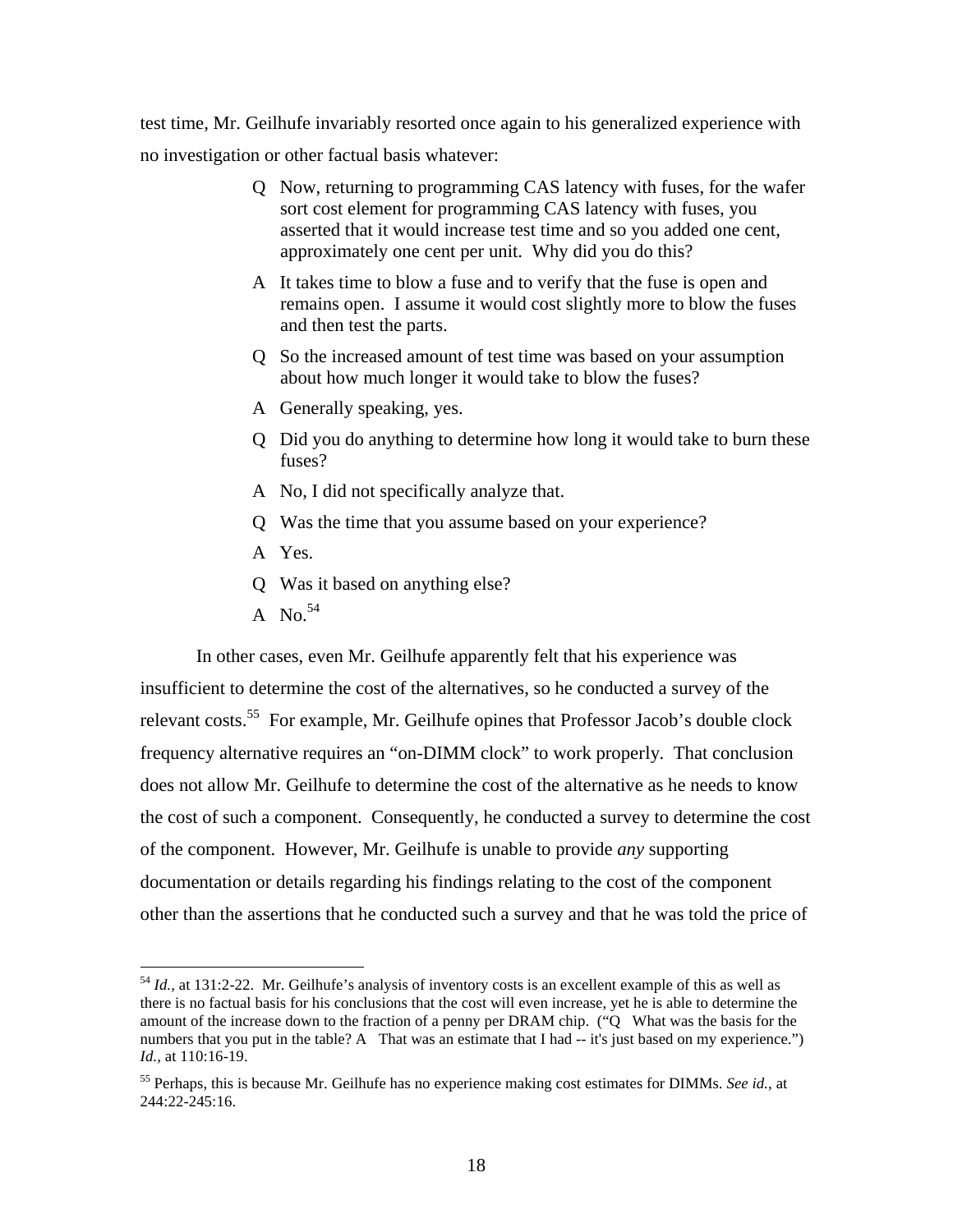the component. In his survey (with a sample size of one to two suppliers) he does not recall or provide the names of the supplier representatives, <sup>56</sup> the part numbers whose prices he obtained, <sup>57</sup> or often even the company contacted. <sup>58</sup> Nor was Mr. Geilhufe's survey a comprehensive one: in investigating the cost of the component, Mr. Geilhufe failed to consider components already in the market that were used for the same purpose.<sup>59</sup>

In still other cases, Mr. Geilhufe claims that his experience was sufficient to allow him to opine on the costs of an alternative, but confidentiality agreements made him unwilling to describe the costs in any more detail.

- Q Okay. And so I understand, am I correct in my understanding that part of the basis for your understanding that the additional cost for packaging for this alternative is 25 cents, one basis for that is confidential conversations?
- A That's correct.
- Q In addition to that confidential conversation or set of confidential conversations, what is the basis for this 25-cent number?
- A That is the basis, and my own experience in purchasing BGA packages in the past. $60$

<sup>56</sup> *See e.g.,* 181:7-23 (Connectors: "Q Do you remember the company that you spoke to, the distributor that you spoke to? A I want to say Arrow but I don't recall exactly. Q Could you spell that, please? A Arrow, A-r-r-o-w. Q Okay. And the person -- it's just Arrow, that's the whole name of the company? A Yes. It's a distributor by that name. Q Arrow, Inc? A Yes. Q And the person that you spoke to at Arrow, Inc? A I don't recall. First name, Hi, I'm Joe. Q That being an example, not actually his name; correct? A Exactly, for example."); 196:9-12 (On-DIMM Clock: "Q And how did you identify that sales representative? I'm sorry, we'll start with what's that sale's representative's name? A I don't know.").

<sup>57</sup> *See e.g.,* 182:10-12 (Connectors: "Q Okay. And you don't remember what that part number is? A I do not.).

<sup>58</sup> *See e.g.,* 177:20-21 (Connectors: "Q Which manufacturers did you look at? A I don't recall."); 195:25- 196:2 (On DIMM clock: "Q Who did you receive quotes from? A I believe it was Cypress Semiconductor. I don't remember the other one."); 211:14-17 (On DIMM DLL: "Q What is that number based on? A That is based on ASP quotes. And I need to refresh my memory. I do not recall right now where that -- which manufacturer supplied that.")

<sup>&</sup>lt;sup>59</sup> "Q How does this clock differ from the clocks that are on, say, registered DIMMs in current production? You understand there are clocks on registered DIMMs, the PLLs on registered DIMMs? A I have not looked at that. So I don't have an answer for you. Q So you don't know how they are different from -- how they are different from what this clock would be? A I have not looked at register DIMMs." *Id.,* at 196:17-197:1.

<sup>60</sup> *Id.,* at 173:14-24.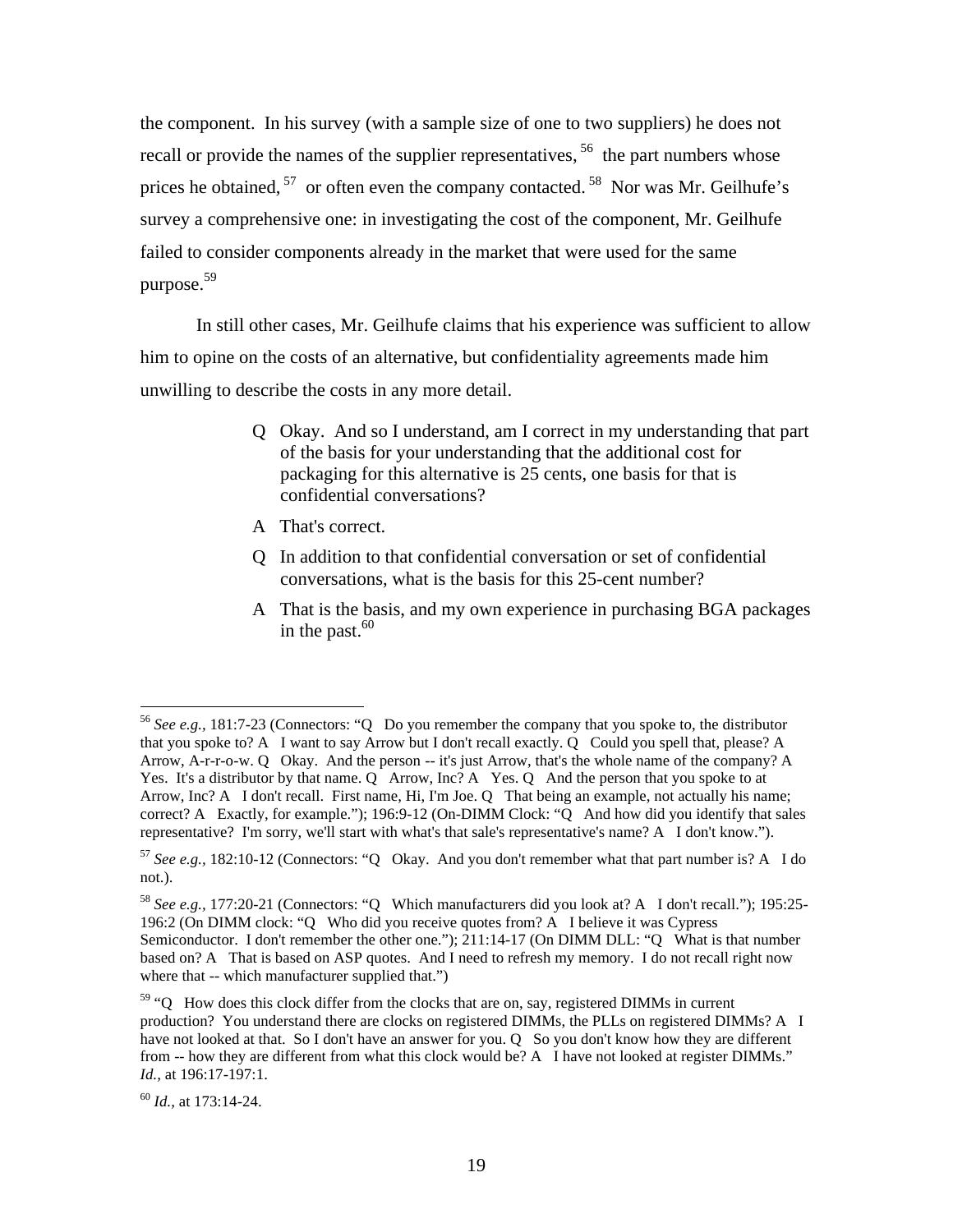This factual basis, like the others before it seem calculated to obscure the details necessary to determine whether the costs ascribed relate to the alternative at all. Without some detail on how the costs were determined, and exactly what the costs were for, it is impossible to know for sure whether the costs Mr. Geilhufe finds for each of the alternatives is a real cost or simply a guess. This tactic places Complaint Counsel and this Court in the position of guessing at the reliability of the evidence themselves.

#### **III. Conclusion**

For the reasons set forth more fully above, Complaint Counsel respectfully request that this Court exclude the portions of the anticipated trial testimony of Michael Geilhufe that relate to his estimations of the cost of the alternative technologies proposed by Professor Jacob.

Respectfully submitted,

\_\_\_\_\_\_\_\_\_\_\_\_\_\_\_\_\_\_\_\_\_\_\_\_

Of Counsel: Geoffrey D. Oliver Malcolm L. Catt Robert P. Davis Andrew J. Heimert Suzanne T. Michel Jerome Swindell John C. Weber Cary E. Zuk

M. Sean Royall

BUREAU OF COMPETITION FEDERAL TRADE COMMISSION Washington, D.C. 20580 (202) 326-3663 (202) 326-3496 (facsimile)

COUNSEL SUPPORTING THE COMPLAINT

Dated: 3/26/2003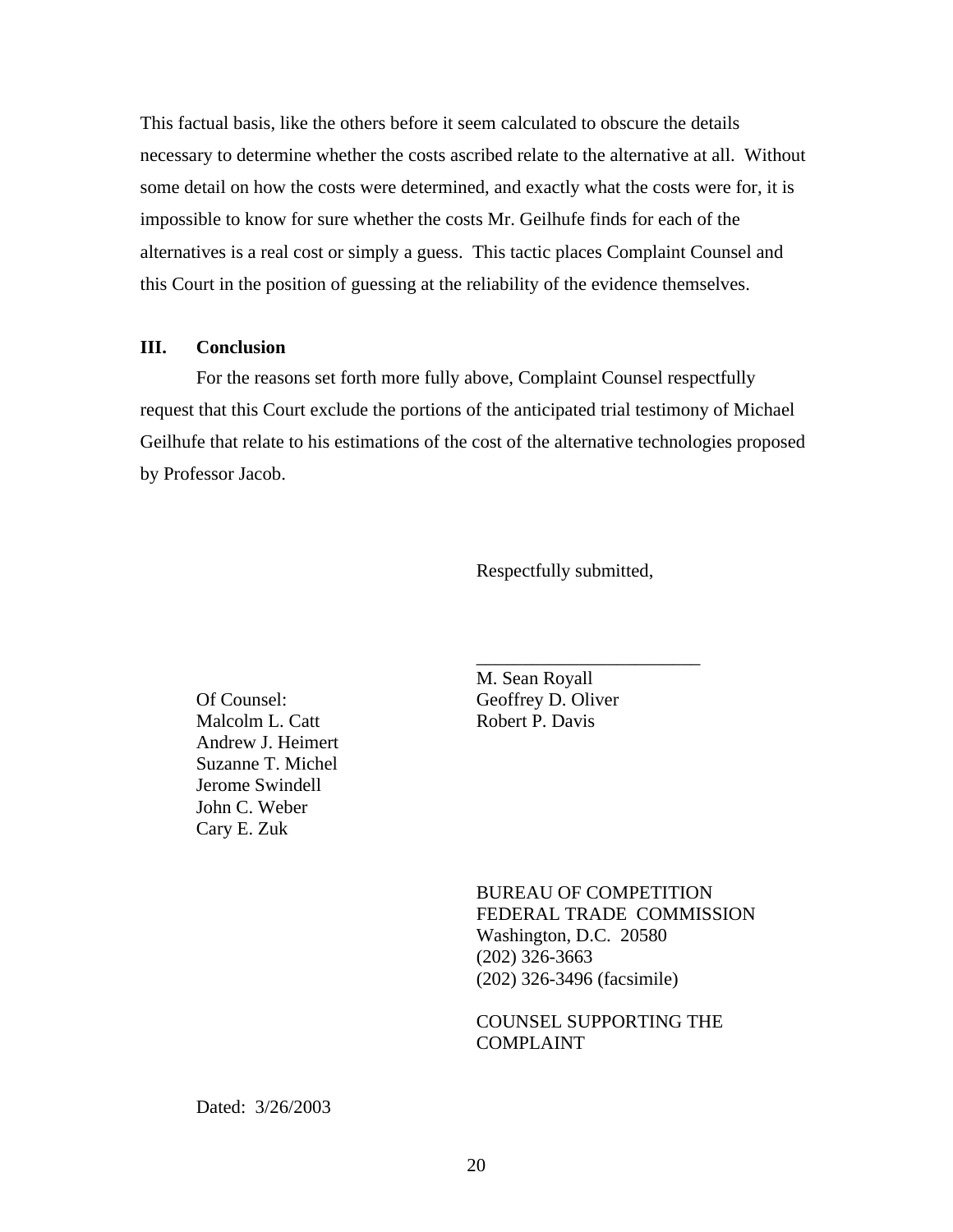# **Tabs not Included in Public Version**